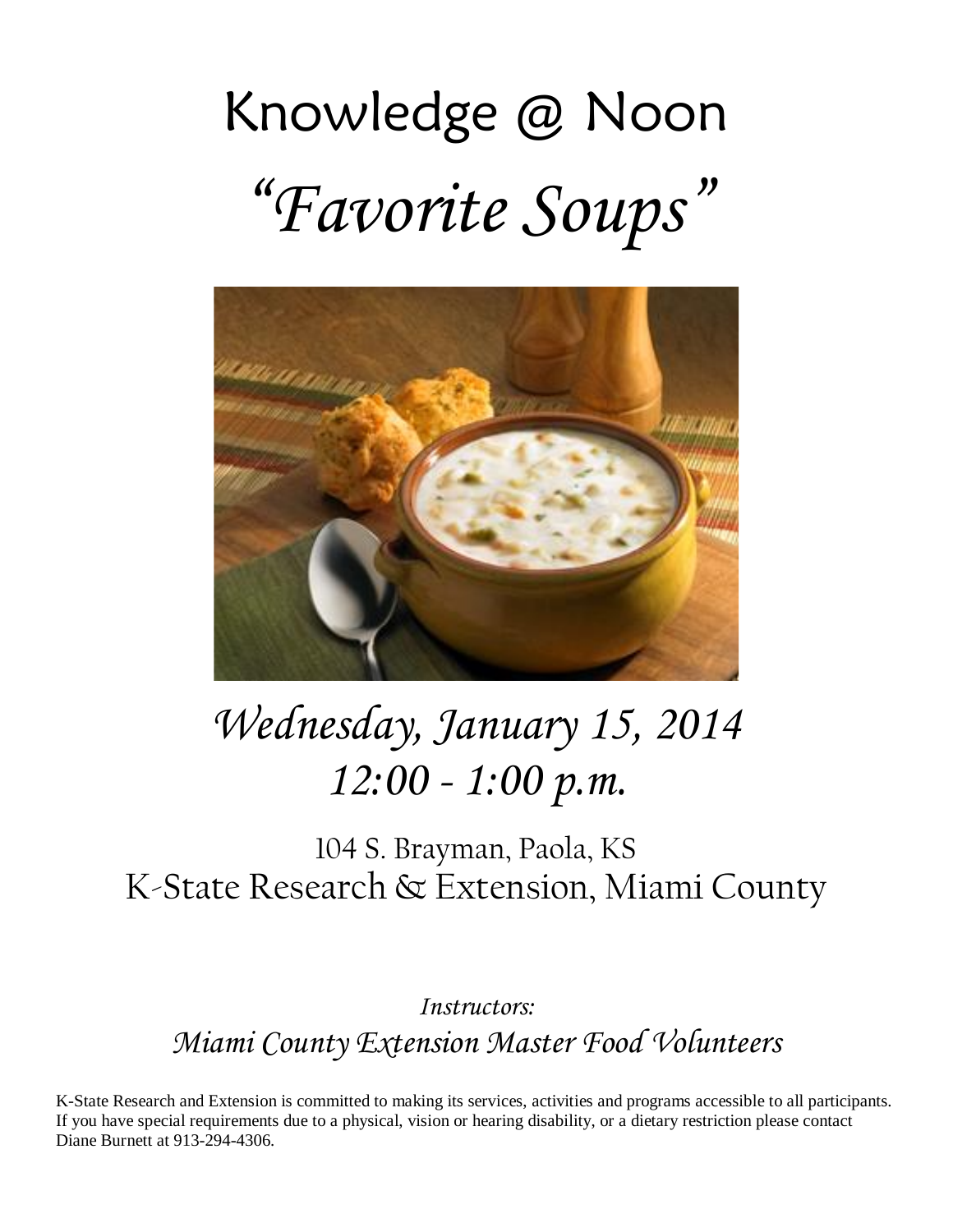### **Simple Soups and Stews**

#### **By Alice Henneman, MS,RD UNL Extension, Lancaster County**

What could be simpler than supping on a big, steaming bowl of soup? A hearty, healthy soup -- made with veggies and meat, poultry, fish or dried beans -- can be the main dish for your meal. Add some crackers or breadsticks on the side and perhaps fruit for dessert and you're ready to eat!

Make a large batch of soup and enjoy some for another meal. Many soups, with the possible exception of seafood soups, may taste better the next day!

For best safety and quality, plan to eat refrigerated soup within TWO days. And avoid letting soup set at room temperature for more than TWO hours.

Don't put a large pot of hot soup directly into your refrigerator. According to the U.S. Department of Agriculture, it would take an 8-inch stock pot of steaming chicken soup 24 HOURS to cool to a safe temperature in your refrigerator. To be safe:

- Transfer soup to shallow containers to speed cooling, making sure soup is no more than TWO inches deep. Refrigerate promptly. You can place loosely covered foods in the refrigerator while still warm; cover when food is completely cooled.

- When serving soup a second time, reheat it until it's steaming hot throughout, at least 165 degrees F.

#### **Make-Ahead Frozen Beef "Crumbles"**

Every once in a while a recipe idea comes along that you prepare again and again. This is one of those for me. It may be for you, too!

Think of how often you use (or could use!) already-browned and ready-to-to ground beef "crumbles" in recipes. Here's how to make your own and keep them frozen for ready access!

Ground beef may be browned ahead of time and frozen for quick and convenient use in soups, spaghetti sauces, chili, sloppy joes, etc. Follow these tips for best flavor and quality.

- 1. When making beef crumbles for later use, If possible, avoid using iron or aluminum cooking utensils as these speed flavor changes.
- 2. Brown crumbles with onions or unroasted bell peppers which have antioxidant properties and slow flavor changes. OR, brown the meat, seasoned lightly, with one or more of these herbs and spices that have antioxidant properties: rosemary, sage, marjoram, thyme, mace, allspice and cloves.

Use the seasoning and amount that will be most suitable for the recipes you make. Add more seasoning when you prepare the food, if needed, as freezing may affect the intensity of the flavor of spices and herbs.

3. Do not use salt; add salt later when the meat is used in your recipe. Salt may hasten undesirable flavor changes in beef crumbles.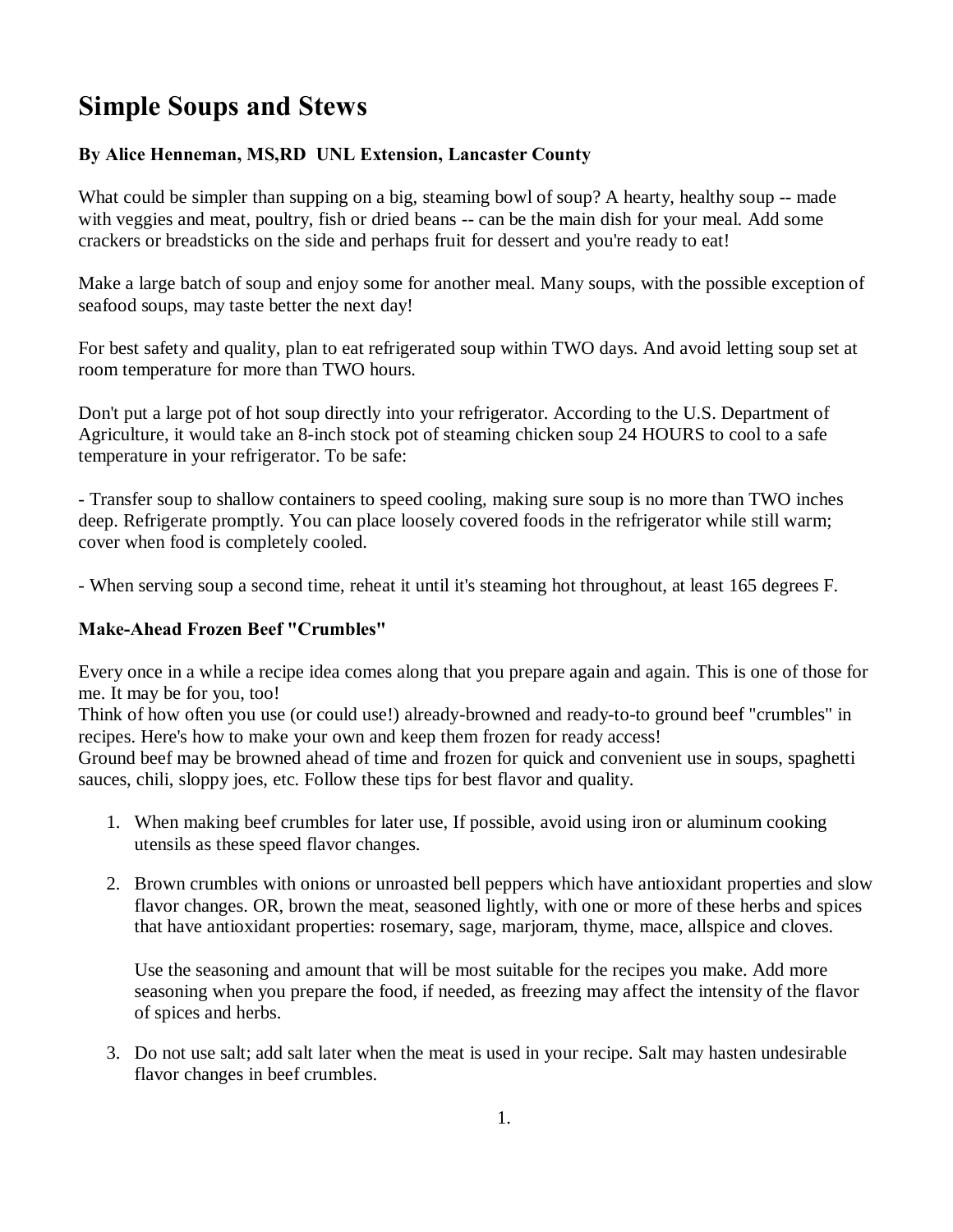- 4. Freezing the crumbles as part of a sauce, such as spaghetti sauce, also helps preserve flavor. Make sure the sauce covers the entire meat surface.
- 5. Cool and refrigerate beef crumbles promptly in shallow containers. Containers may be placed in the refrigerator before beef has cooled entirely. Loosely cover refrigerated container until beef has cooled.
- 6. Promptly transfer the cooled beef crumbles to plastic "freezer," NOT "storage" bags. Eliminate air pockets. Freezer bags are thicker than storage bags and will keep the food fresh longer. Label and date packages; include amount of beef or number of servings.
- 7. Speed freezing and hasten thawing by freezing crumbles in a thinner, flattened shape in freezer bags. Do not stack packages  $\hat{o}$  the quality will be better if the beef freezes faster. A rounded shape takes longer to thaw through to the middle. Flattened packages also will stack better in your freezer. Place on a flat surface, such as a metal pan or cookie sheet until frozen. Then, remove and stack.

Use frozen beef crumbles within 2 to 3 months for best flavor and quality. Freeze at 0 degrees F or lower.

**IMPORTANT: Unless you plan to use beef crumbles within a day or two, freeze crumbles promptly after cooling for best quality and safety. If stored in the refrigerator for a day or two, transfer to a tightly covered container after they have cooled.**

#### **BASIC DIRECTIONS**

#### **Use 90% lean and higher ground beef for these directions; 16 ounces raw ground beef yields equally to 12 ounces fully cooked ground beef crumbles.**

- 1. In general, brown no more than 1 pound of ground beef at a time. As ground beef browns, some meat juices are released. If you overload the skillet, moisture is trapped and meat is steamed rather than browned.
- 2. Brown lean ground beef in large nonstick skillet over medium heat 8 to 10 minutes or until beef is not pink, breaking beef up into 3/4-inch crumbles. Remove beef with slotted spoon.
- 3. Add one or more of the antioxidant foods and spices listed in number 2 above to the beef as it is browning to aid in flavor retention during freezing.

**ACKNOWLEDGEMENTS:** Information provided in part by the National Cattlemen's Beef Association on behalf of The Beef Checkoff.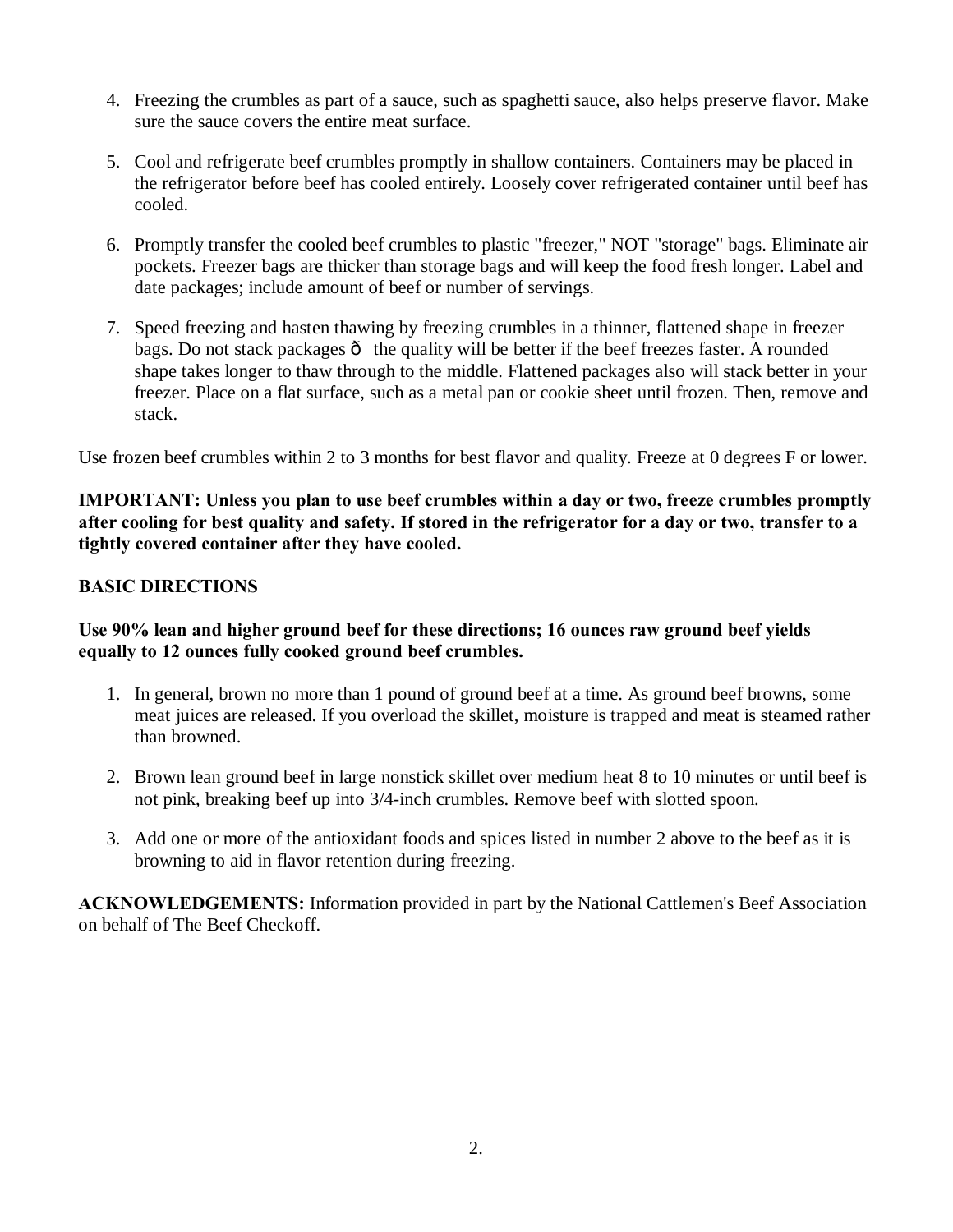#### **Lightened Up Soup**

**Lightened-up soups - When the temperatures drop and the days get shorter, nothing hits the spot like a bowl of warm soup. Store-bought varieties are convenient, but they can be shockingly salty.**

**These lighter bowls cut back on the sodium and fat in many traditional soup recipes. Whether you're partial to chicken noodle, French onion, or split pea, we have a healthy soup recipe for you. Come in from the cold and join us this month as we feature a different Soup of the Day recipe sure to keep you warm through winter's coldest days and nights. Cream Soup**

With the cold weather still in abundance, January is the perfect month to celebrate and enjoy soup of all kinds.

Cream soup - a soup made from vegetables cooked in a liquid that is thickened with a starch and pureed; cream is then incorporated to add richness and flavor.

From thick, creamy, calorie laden soup (also known as a *Bisque* or *Chowder*), to the water-based and healthier *broth* or *consommé*, and the vegetable-laden *chili* and *gazpacho*, almost every country around the world has its own special recipe. Most restaurants also offer a home-made  $\tilde{\sigma}$ soup of the dayo as a starter course, so why not expand your pallet and try a new flavour for **Soup Month**?

It is thought that soup could trace back as far as the Neolithic Age, with evidence suggesting that people who should have died out through natural selection were kept alive for a long time before the discovery of Milk, which was later used to keep such people alive. Soup seems the most likely way to nourish these people 6 perhaps a broth made of boiling water and meat.

Soup is a common meal in many countries and probably dates back to the invention of the earliest cooking pots. Today it the easy to open a can and heat some premade soup, but soup is even better when it the made at home. Soup is easy, cheap and usually quick to make and can be stuffed full of healthy vegetables. When better to enjoy a delicious bowl of soup than Homemade Soup Day**?**

The origins of Homemade Soup Day are lost in time but you dongt need to know how it started to celebrate the day. Certain soups are traditional to particular areas, such as Borsht in Eastern Europe or the well-known Italian soup, Minestrone. Unusually, the famous Spanish dish Gazpacho, is generally eaten cold, making it perfect for summer.

Though Christmas is officially over, the cooler temperatures and dark nights still remain. What better way than to cozy up indoors with a nice, steaming bowl of soup. After all, January does herald  $\delta$ National Soup Month.ö

Soups come in all different styles and types, ranging from your momos homemade chicken noodle soup that serves as the typical illness remedy, to thick, hearty English clam chowder or savory chili. There are often two classifications of soup  $\hat{o}$  clear or thick. The thick soups are classified depending on the type of thickening agent used in the broth: for example, bisques are made from pureed shellfish thickened with cream, while purees are vegetable soups with starch. The first soups made date back to around 6000 B.C., and the boiling technique used to cook soup was not invented until the creation of waterproof containers (which didng happen until about 9,000 years ago).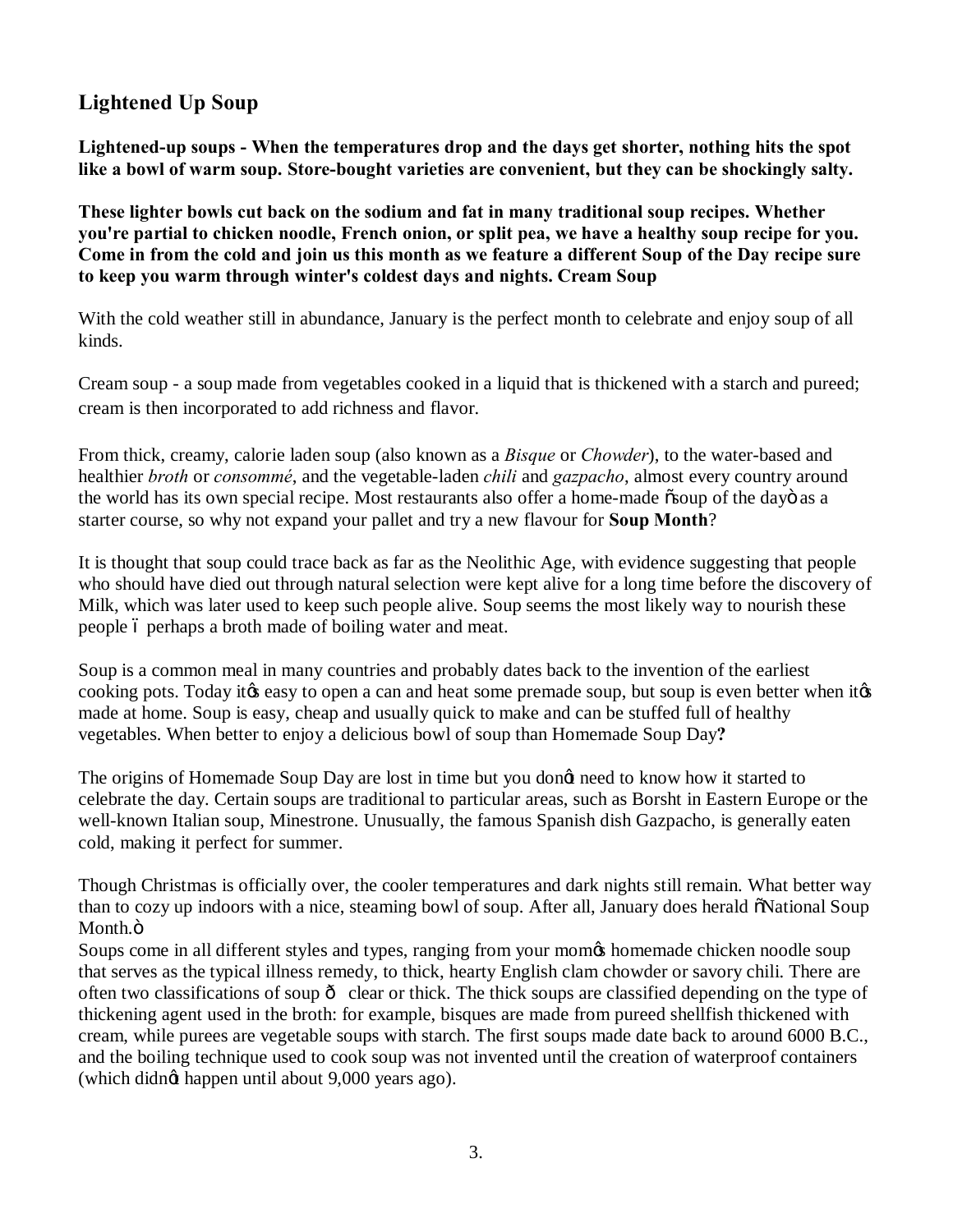The first soup made was initially known as  $\delta$ sop,  $\delta$  which was a type of liquid broth served with bread. People would pour sop over a piece of bread $\hat{o}$  allowing the bread to moisten and soak up the broth $\hat{o}$ before they ate it. As the years went on, the sop was placed in deeper bowls and the liquid became the focus of the meal instead of the bread.  $\delta$ Sopo changed to  $\delta$ soupo and the bread became the broth's dipping accompaniment.

Whether it the a basic broth or creamy chowder, everyone has a favorite type of soup. Here are some popular recipes you may want to try out this next month.

#### *Definition of Soup Classifications*

*"Traditionally, soups are classified into two broad groups: clear soups and thick soups." "The established French classifications of clear soups are bouillon and consommé." "Thick soups are classified depending upon the type of thickening agent used: purées are vegetable soups thickened with starch; bisques are made from puréed shellfish thickened with cream; cream soups are thickened with béchamel sauce; and veloutés are thickened with eggs, butter and cream." "Other ingredients commonly used to thicken soups and broths include rice, flour, and grain."*

*Did you know? "The word soup originates from "sop", a dish originally consisting of a soup or thick stew which was soaked up with pieces of bread."*

#### *Fruit soups*

*"Fruit soups are served warm or cold depending on the recipe." "Many recipes are for cold soups served when fruit is in season during hot weather. Some like Norwegian fruktsuppe may be served warm and rely on dried fruit such as raisins and prunes and so could be made in any season. Fruit soups may include milk or cream, sweet or savoury dumplings, spices, or alcoholic beverages such as brandy or champagne. Cherry soup is made with table wine and/or port."*

*"Cold and warm fruit soups are common in Scandinavian, Baltic and Eastern European cuisines while hot fruit soups with meat appear in Middle Eastern, Central Asian and Chinese cuisines." "Cold fruit soups include krentjebrij."*

*"Fruit soups are uncommon or absent in the cuisines of the Americas, Africa and Western Europe." "They are also not seen in Japan, Southeast Asia or Oceania." "The exception is cold fruit soups that are savory rather than (or in addition to) sweet."* 

- · *Winter melon soup: is a Chinese soup, usually with a chicken stock base. It is a savory soup, often including other vegetables and mushrooms. Technically, the winter melon is a fruit, since it is a seed bearing body, but in practical use, it is a vegetable. Winter melon soup is often presented as a whole winter melon, filled with stock, vegetables and meat, that has been steamed for hours. The skin is decoratively cut, so that what is presented is a decorative centerpiece, smaller than a medicine ball, larger than a soccer ball, filled with soup. The flesh of the melon is scooped out with the soup.*
- · *Gazpacho (from Spain and Portugal) is a savory soup based on tomato, a New World fruit.*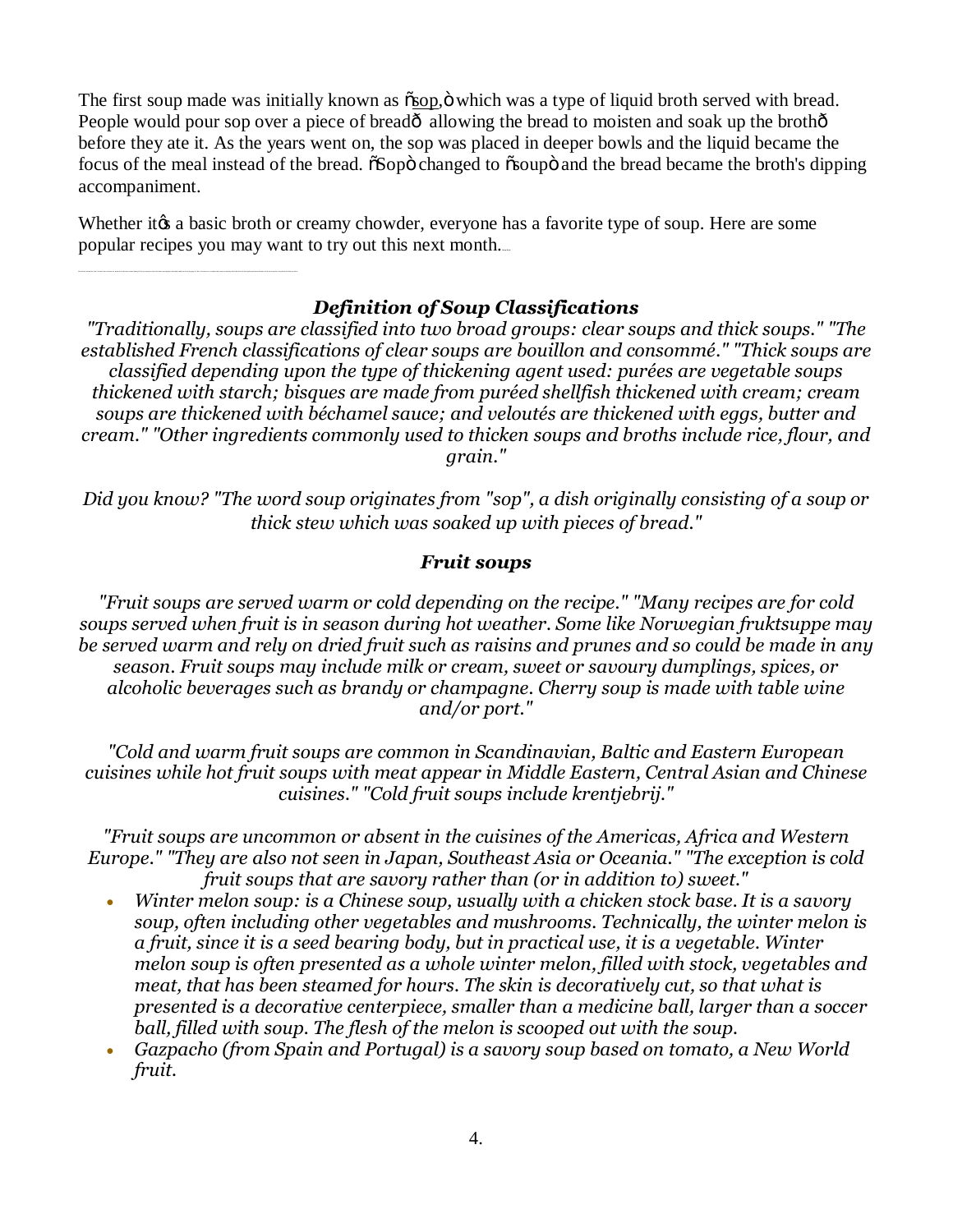#### **Tortilla Soup**

3 cooked and cubed chicken breasts 1 can Rotel OR one large can Swansongs chicken 1 can chicken broth plus 1 can water\* 2 cans chicken and rice soup 1 cup frozen corn 1 can black beans (rinsed and drained)

\* I substitute 1 Knorr's Chicken bouillon cube and 2 cups of water

Grated mozzarella cheese Tortilla Chips

Mix all and heat. To serve, break tortilla chips into bowls, pour soup over chips and then sprinkle with grated mozzarella cheese.

Serves 8 Per Serving: Calories: 341,Carbs: 31, Fat 114, Protein 23,Sodium 973, Sugar 2 (Recipe analyzed using regular fat ingredients-can be made healthier using low or non-fat)

#### **Hamburger Vegetable Soup (serves 7)**

| $\frac{1}{2}$ pound ground beef or ground turkey  | 1 cup carrots, diced             |
|---------------------------------------------------|----------------------------------|
| 1 cup onion, diced                                | 1 cup cabbage, shredded          |
| 1 quart water (4 cups)                            | $\frac{1}{4}$ cup rice, uncooked |
| 1 beef bouillon cube OR 1 tsp granules (optional) | $1/8$ teaspoon pepper            |
| 1 raw potato, chipped                             | 1 large can tomatoes             |
|                                                   |                                  |

Chop onion, brown with ground beef or ground turkey. Drain fat off meat Add water and bouillon to browned meat and onion. Wash and chop potato, carrots, and cabbage. Add chopped vegetable to meat mixture and bring to a boil. Add rice and pepper. Cover and continue cooking on low heat for one hour. Add canned tomatoes. (Optional: add a small amount of other leftover vegetables at this time) Continue cooking on low heat until hot. Serve. (Each serving is 1 ½ cups and equals two vegetable servings)

#### **Swanson Sensational Chicken Noodle Soup**

- 4 cups Swanson Chicken Broth or Swanson Certified Organic Chicken Broth
- 1 medium carrot, sliced

Generous dash pepper

- 1 stalk celery, sliced
- $\frac{1}{2}$  cup uncooked medium egg noodles
- 1 cup cubed cooked chicken

Mix broth, pepper, carrot & celery in saucepan. Heat to a boil. Stir in noodles & chicken. Cover and cook over medium heat 10 minutes or until noodles are done.

Serves 4 *Recipe from Swanson broth.com*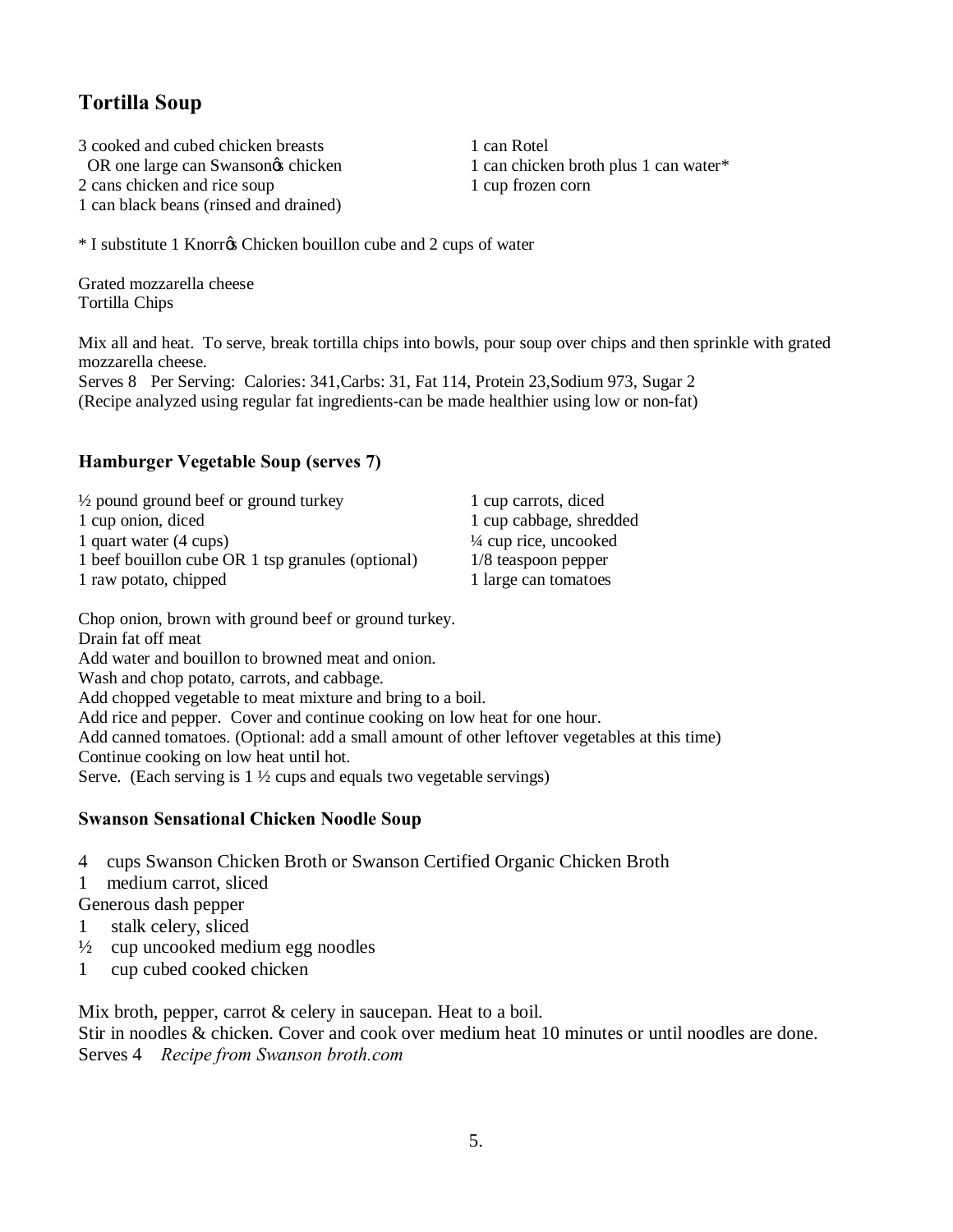#### **Wisconsin Potato Cheese Soup**

- 2 Tablespoons butter 2 cups milk  $1/3$  cup chopped onion  $\frac{1}{4}$  teaspoon pepper
- 4 cups diced peeled potatoes Dash paprika
- 3 cups chicken broth

2 cups (8 ounces) shredded cheddar cheese **Croutons** Fresh chopped parsley

In a large saucepan, melt butter over medium-high heat. Sauté onion and celery until tender. Add potatoes and broth. Cover and simmer until potatoes are tender, about 12 minutes. In batches, puree potato mixture in a blender or food processor. Return to saucepan.

Stir in milk and seasonings. Add the cheese and heat only until melted.

Garnish with croutons and parsley.

Yield: 8 servings *Recipe from Country, Oct. 1991*

#### **Meatless Lentil Soup**

- 2 large carrots, halved & sliced 2 bay leaves
- 2 celery ribs, sliced 4 small red potatoes, diced

1 medium Onion, chopped` 2 teaspoons salt

- 10 cups water 1 teaspoon pepper
- 1 pkg. (16 oz.) dried lentils, rinsed

In a large nonstick saucepan coated with cooking spray, cook carrots, celery & onion over medium heat for 5 minutes.

Stir in water, lentils, potatoes, bay leaves, salt, pepper. Bring to a boil. Reduce heat; cover & simmer for 30 to 35 minutes or until lentils are tender. Discard bay leaves.

Yield: 8 servings Makes (3 qt.) Nutrition facts:  $1 \frac{1}{2}$  cups 245 cal. 1 g fat, 0 cholesterol, 617 mg sodium, 44 g carbohydrate, 19 g fiber, 16 g protein. *Recipe from TOH Healthy Cooking Oct/Nov 2012*

#### **Lentil and Sausage Soup**

| 2 (14 oz.) Cans Reduced Sodium Chicken Broth | 1 medium onion, chopped            |
|----------------------------------------------|------------------------------------|
| $1\frac{1}{2}$ cups water                    | $\frac{1}{2}$ teaspoon dried thyme |
| 1 cup brown lentils, rinsed and drained      | 1/8 teaspoon cayenne pepper        |
| 1 cup sliced celery                          | 2 cloves garlic, minced            |
| 1 cup sliced carrots                         |                                    |

8 ounces cooked smoked sausage links, which have been quartered lengthwise and sliced

1. In a large saucepan combine all items except sausage. Bring to boiling; reduce heat.

Simmer, covered, for 20 to 25 minutes or until vegetables and lentils are tender.

2. Stir in sausage and heat through.

Nutrition: per 1 ½ cup serving: 294 calories,11 gram fat, 962 mg. sodium, 38 gram carbohydrate, 13 gram fiber, 21 gram protein.

 $1/3$  cup chopped celery  $1\frac{1}{2}$  teaspoon salt (optional)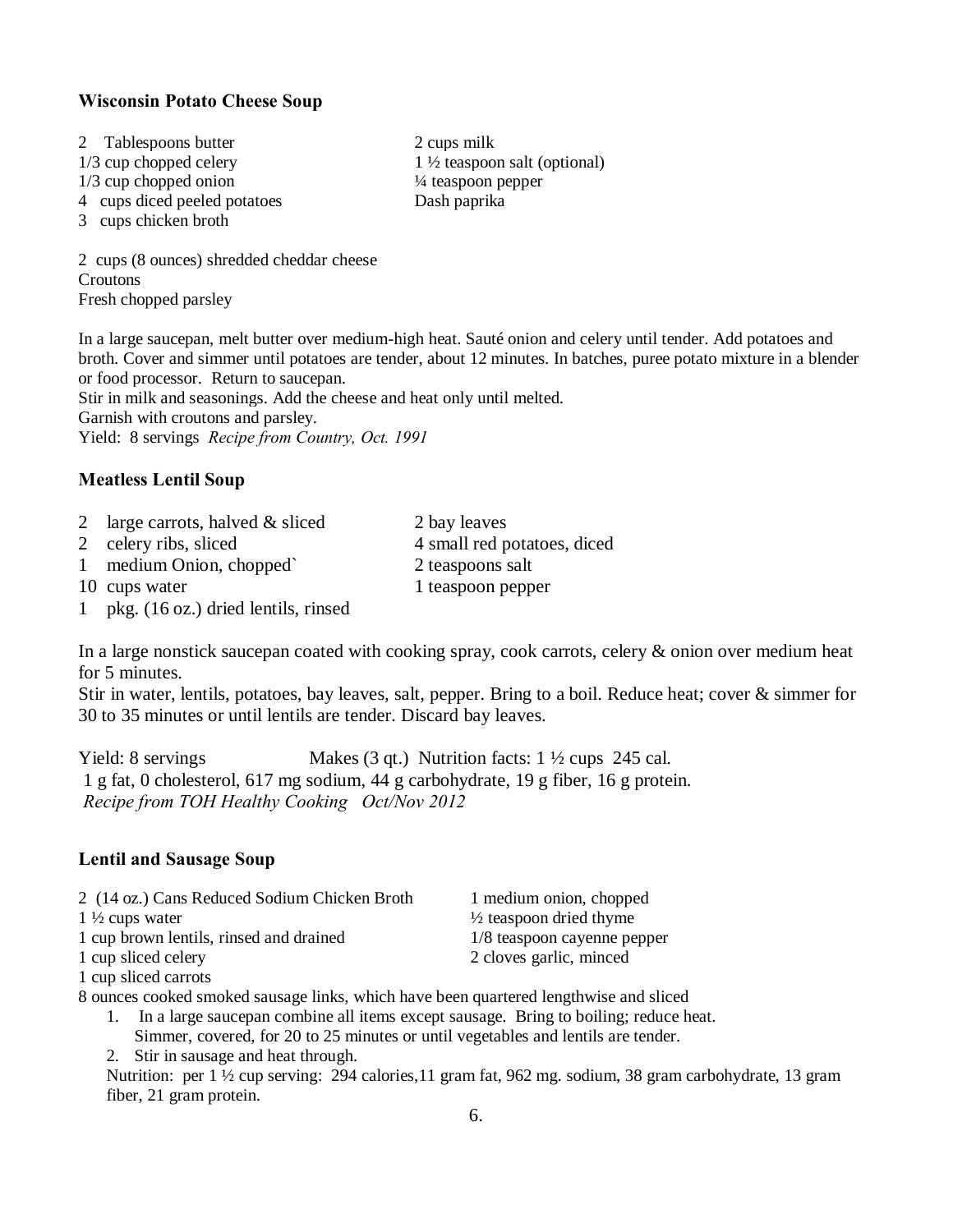#### **White Chicken Chili**

1 medium onion, chopped 6 cups water 4 c. chicken broth 1 teaspoon ground cumin 1 T. chili powder Tortilla chips, optional 1 t. ground red pepper, cayenne Sliced green onions, optional

1 tablespoon olive oil 1 ½ lb. boneless, skinless chicken, cut into pieces 6 cloves garlic, finely chopped 16 oz. dried great northern beans, sorted & rinsed 9 oz. chopped green chilies; drained 1 cup shredded Monterey Jack Cheese

Spray 5 to 6 qt. slow cooker with cooking spray (or use a liner). In large skillet, heat oil over medium heat. Cook chicken, onion and garlic 8 to 10 minutes until onion is tender and chicken is no longer pink. Spoon into slow cooker. Add rest of ingredients except shredded cheese, green onions and chips; stir to combine. Cover and cook on low 7 to 8 hours. Sprinkle individual servings with cheese and green onions. Serve with tortilla chips.

Makes 6 servings Per Serving: Calories: 470, Total fat 12 g (saturated fat 5 g), sodium 920 mg, total carbohydrates 47 g ( 14 g fiber), protein 43 g. *Recipe From Betty Crocker Soups and Stews*

#### **Italian White Bean Soup** Makes 4 servings

Part of the beans and liquid in this soup is pureed to make a thicker, creamy texture.

- · 2 (14.5-ounce) cans white kidney beans (cannellini) or Great Northern beans, drained and rinsed; OR 3 cups cooked dry beans
- · 4 cups non-fat, reduced sodium chicken broth, divided
- $\cdot$   $\frac{1}{2}$  cup chopped onion
- 3 cloves garlic, minced
- · 1 (16-ounce) can diced tomatoes with no salt, undrained; OR 4 to 6 fresh plum tomatoes, peeled and chopped
- 2 teaspoons dried basil
- 1-1/4 teaspoons dried thyme leaves
- 1/8 teaspoon pepper
- 1. Combine one can of beans with two cups of the broth in a blender or food processor and blend until a smooth puree.
- 2. Transfer to a large saucepan. Stir in remaining ingredients.
- 3. Bring to a boil over high heat, then reduce heat and simmer, covered, about 10 to 15 minutes, or until beans and tomatoes reach desired tenderness.

**Source:** Courtesy of American Institute for Cancer Research; adapted slightly. For more information about diet and cancer prevention, visit www.aicr.org

**Nutritional Facts/serving:** 203 calories; 1g total fat (<1g saturated fat); 37g carbohydrate; 12g protein; 10g dietary fiber; 744mg sodium. **Alice's Notes:** Use a canned bean without added salt or cook your own without salt to lower the sodium content of this recipe.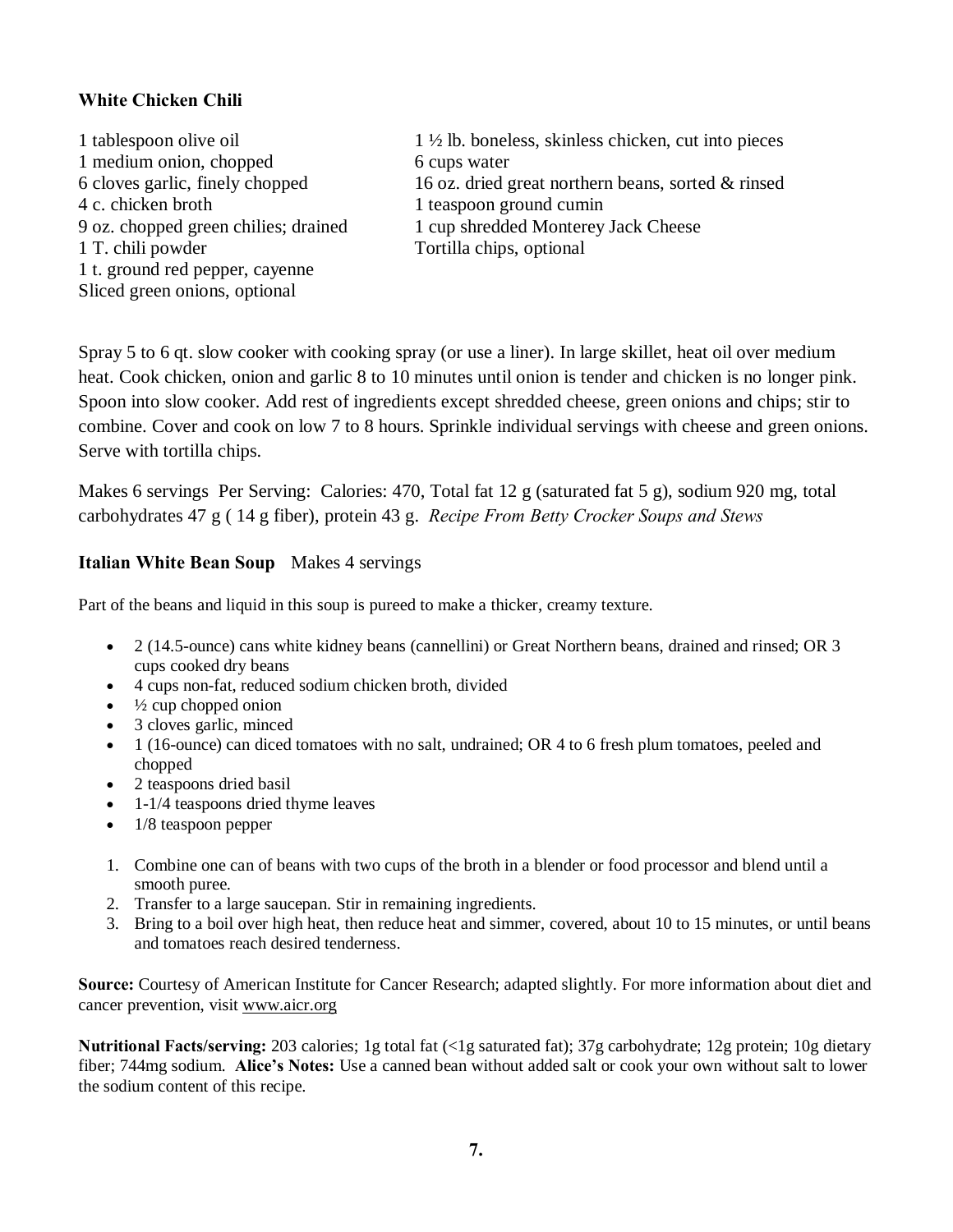#### **Hearty Tomato Soup** ( 4 to 5 servings)

1 medium onion, finely chopped 1 can whole crushed tomatoes 2 Tablespoons butter ½ teaspoon paprika 4 ounces cream cheese, softened (low fat can be used) ½ teaspoon garlic powder 2 cans (10 ¾ oz.) condensed tomato soup ½ teaspoon dried basil 1 soup can milk

In medium saucepan, cook and stir onion in butter until onion is tender. Stir in cream cheese. Gradually stir in milk and soup; beat with rotary beater until smooth. Add tomatoes and seasonings. Heat, stirring frequently. Do not boil.

#### **Fall Fruit Soup** ( 6 Side Dish Servings)

| 1 cup cranberries                                                             | 3 cups cranberry apple juice         |
|-------------------------------------------------------------------------------|--------------------------------------|
| 1 medium pear cut into bite size pieces                                       | $\frac{1}{4}$ cup packed brown sugar |
| 1 medium cooking apple cut into bite size pieces                              | 1 Tablespoon lemon juice             |
| 3 plums, halved, pitted, and cut into bite-size pieces                        | 2 (3 inch pieces) Stick Cinnamon     |
| (If plums are not available, try 3 dried apricot halves cut into thin strip.) |                                      |

In a large saucepan combine cranberries, apples, and plums. Stir in juice, brown sugar, lemon juice, and cinnamon sticks. Bring to boiling: reduce heat and simmer, covered, for 5 to 6 minutes or until fruit is tender and skins on cranberries pop. Remove and discard cinnamon sticks.

Nutrition: per 1 cup, 174 calories, 0 fat, 13 mg sodium, 45 gram carbohydrate, 3 gram fiber, 1 gram protein Use for appetizer or dessert.

#### **Chicken and Rice Soup**

| 4 cups chicken broth      | 4 cups cut-up chicken, cooked  |
|---------------------------|--------------------------------|
| 1 1/3 cup celery, chopped | 1 1/3 cups diced carrots       |
| 1 quart water             | 1 cup uncooked long-grain rice |

Put all ingredients in slow cooker. Cover and cook on low 4-8 hours, or until vegetables and rice are tender.

#### **Creamy Tomato Soup**

| 2 Tablespoons unsalted butter | 2 Tablespoons flour                 |
|-------------------------------|-------------------------------------|
| 2 Tablespoons olive oil       | 1 (28 oz) can whole peeled tomatoes |
| 1 large onion, chopped        | 2 Tablespoons tomato paste          |
| 1 teaspoon Kosher salt        | 1 teaspoon sugar                    |
| 1 teaspoon black pepper       | 3 cups vegetable broth              |
| 1 Tablespoon garlic, minced   | $\frac{1}{2}$ cup heavy cream       |

Heat the butter and olive oil in a Dutch oven over low heat. Add onion, salt, and pepper. Cook, stirring occasionally, until the onion is soft, 6-minutes. Add the garlic and cook for 2 minutes more. Sprinkle with the flour to make a roux, and stir constantly for 3 minutes. Stir in the tomatoes, tomato paste, sugar and vegetable broth. Bring the mixture to a boil, then reduce the heat, cover, and simmer for 30 minutes. Taste the soup and add salt and pepper, if necessary. Remove the soup from the heat and allow to cool slightly. Working in batches, puree the soup in a blender. Return the soup to the Dutch oven and stir in the cram. Reheat over low heat just until hot. Do not boil.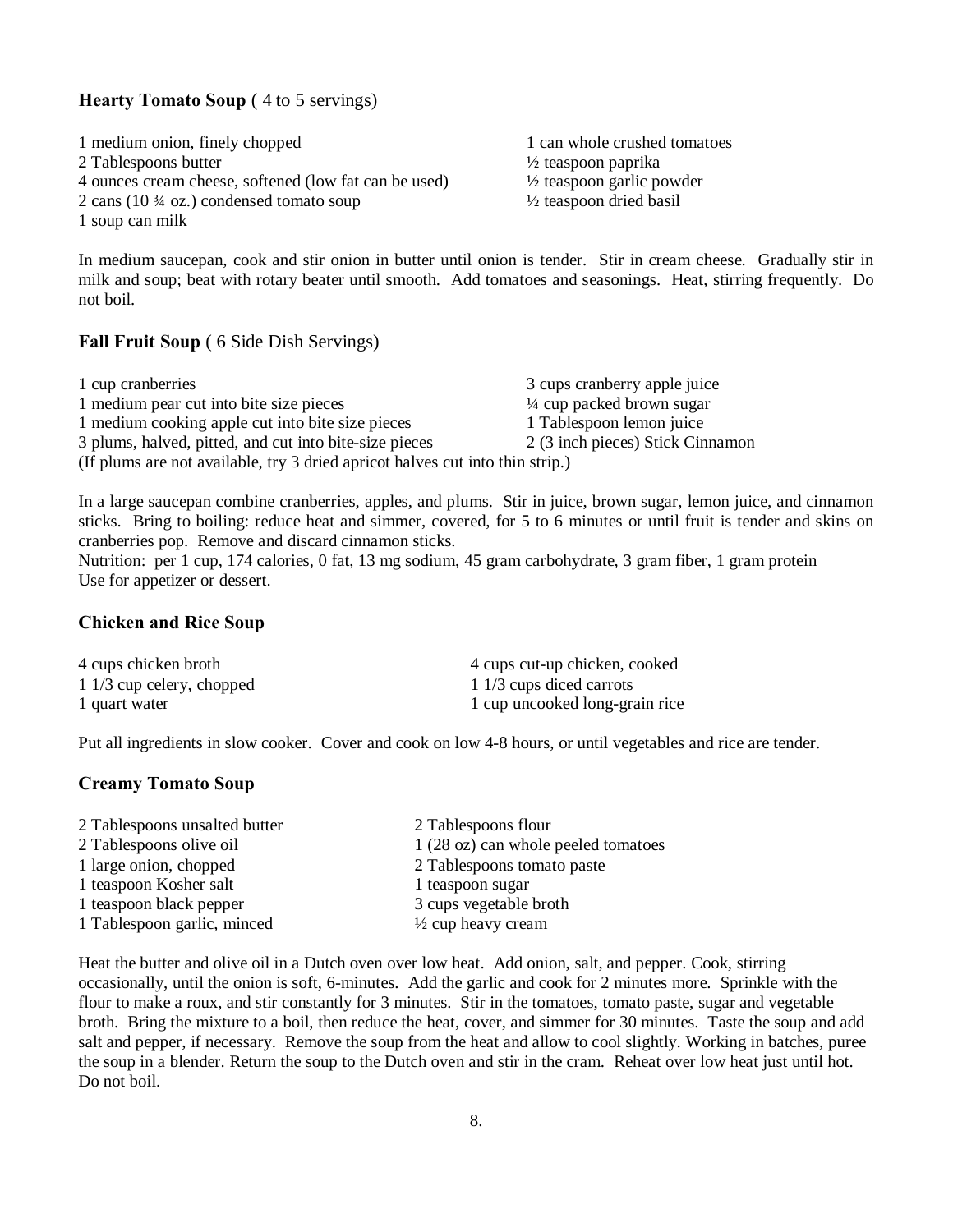#### **Black Bean and Potato Soup**

- 
- 1 small red bell pepper, diced (1 cup) 2 Tablespoons white wine vinegar
- 1 medium green bell pepper, diced (1 cup) 1 Tablespoon ground cumin plus more for garnish 1 bay leaf<br>6 cloves garlic, peeled and sliced 1 Tablespo
- 
- 6 cups cooked black beans, divided ½ teaspoon salt Diced red onion, for garish
- 1 medium onion, diced ( $1 \frac{1}{2}$  cups) 3 medium potatoes, peeled and diced ( $2 \frac{1}{2}$  cups)
	-
	- -
	- 1 Tablespoon fresh oregano leaves
	-

Sauté onion, 1 cup each red and green bell peppers and garlic in saucepan with a little water or vegetable broth over medium heat 2 to 3 minutes, or until vegetables soften. Transfer to blender. Puree until smooth. Add 3 cups beans and 6 to 7 cups water; puree to consistency of thick soup.

Return blend to pan. Add remaining beans, potatoes, vinegar, cumin, bay leaf, oregano, and salt. Bring to a simmer. Reduce heat to medium-low. Simmer, covered, 20 minutes, or until potatoes are soft. Remove bay leaf. Garnish with diced onion and bell pepper.

Per 1-cup serving: 321cal.; 18g port; 1g total fat(-1g sat fat); 62g carb; 0mg chop; 610mg sod.; 18g fiber; 4g sugars.

#### **Sausage and Tortellini Soup with Spinach**

| 1 Tablespoon olive oil               | 1 pound Italian sausage |
|--------------------------------------|-------------------------|
| 1 onion, chopped fine                | 2 garlic cloves, minced |
| 6 cups chicken broth                 | 1 bay leaf              |
| 1 (9oz) pkg. fresh Cheese tortellini | 3 ounces baby spinach   |
| Salt and pepper                      |                         |

Heat oil in a Dutch oven over medium óhigh heat until just smoking. Cook sausages, rolling occasionally, until browned all over, about 10 minutes. Transfer to paper towels to drain; drain all but 1 Tablespoon of drippings from Dutch oven. Cook onion in sausage fat over medium heat until softened, about 5 minutes. Add garlic and cook until fragrant, about 30 seconds. Stir in broth and bay leaf, scraping up any browned bits, bring to a boil. Cut sausage into 1/2  $\tilde{o}$  rounds and add to pot. Stir in tortellini and simmer over medium heat until pasta is tender, 6-8 minutes. Stir in spinach and cook until just wilted, about 1 minute. Discard bay leaf, Season with salt and pepper. Serve.

#### **Fruit Salad**

24 ounce package frozen strawberries, thawed**. Do Not Drain.**

- 1 20 ounce can pineapple chunks (in its own juice) 6 Do Not Drain
- 1 15 ounce can mandarin oranges, **Drained.**
- 2 ó 3 sliced bananas
- $1\,6\,1\,\frac{1}{2}$  pounds green grapes

Mix together and serve.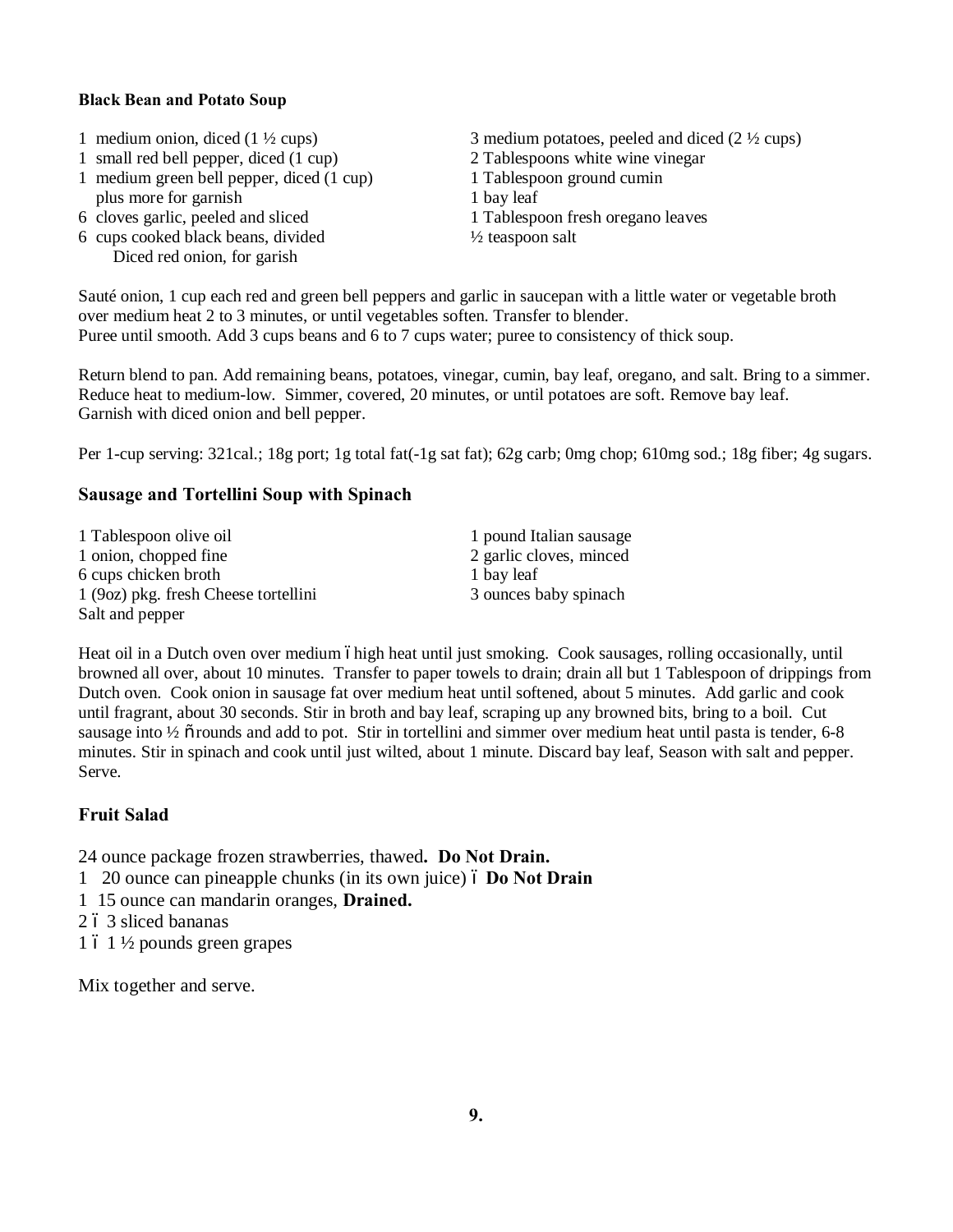#### **Raw Kale Salad with Root Vegetables Salad:**

1 Tablespoon olive oil

| 2 12-oz. bunches kale, stems removed, | $\frac{1}{4}$ cup pure maple syrup                       |  |
|---------------------------------------|----------------------------------------------------------|--|
| leaves cut into thin strips           | 2 Tablespoons canola oil                                 |  |
| 2 Tablespoons olive oil               | $\frac{1}{4}$ teaspoon cayenne pepper                    |  |
| 1 Tablespoon apple cider vinegar      | 1 medium turnip, peeled and grated (1 cup)               |  |
| $1\frac{1}{2}$ teaspoon salt, divided | $\frac{1}{2}$ medium rutabaga, peeled and grated (1 cup) |  |
| 1 cup whole pecans                    | 2 green onions, cut thin or diagonal                     |  |
| <b>Dressing:</b>                      |                                                          |  |
| 2 Tablespoon lemon juice              | 1 Tablespoon low-sodium soy sauce                        |  |

1 Tablespoon grated lemon zest 2 teaspoon agave nectar

To make Salad: Place kale in large bowl, and pour olive oil, vinegar, and 1 tsp. salt over top. Massage mixture into kale 2 to 3 minutes by hand, or until kale starts to wilt. Let rest 30 minutes.

Preheat oven to 375F. Line baking sheet with parchment paper. Toss together pecans, maple syrup, canola oil, remaining 1/2 tsp. salt, and cayenne in medium bowl. Spread nut mixture in single layer on prepared baking sheet; bake 8 to 10 minutes, or until pecans are brown and fragrant, stirring often. Cool. To make Dressing: Whisk together all ingredients in bowl. Season with salt and pepper, if desired. Toss together turnip, rutabaga, carrot, green onions, kale mixture, and Dressing. Garnish with pecans. Per 1-cup serving: 321 Cal, 5g prot., 24g total fat(2g sat fat), 27g carb, 0mg chop, 732mg sodium 5g fiber, 14g sugars.

#### **Cream Cheese Spinach & Herb Rolls** Yield : 24 rolls **Dough Filling**

 $1/2$  cup low-fat milk  $(80^{\circ} 685^{\circ} F)$  6 ounces cream cheese, room temperature  $\frac{1}{2}$  cup water (80° 6 85° F) 1 cup packed, finely chopped fresh baby  $\frac{1}{4}$  cup canola oil spinach 1 egg, beaten 1/3 cup finely shredded Italian Blend Cheese 3 ½ cups Unbleached All Purpose Flour ¼ cup granulated sugar 1 teaspoon salt ¼ teaspoon dried thyme leaves 2 ¼ teaspoons Fleischmann's Bread Machine Yeast

1. Place all dough ingredients in the bread machine pan in the order specified by your bread machine manufacturer. Select the dough cycle on your bread machine; check dough after first 5 minutes of mixing. The dough should form a ball around the kneading blade. If dough is too dry, gradually add a few tablespoon of water; if too wet, add a few tablespoon of flour.

2. Meanwhile, prepare filling. When cycle is done, remove dough and knead for about 1 minute on a lightly floured surface. Roll dough into a 10 x 18 inch rectangle.

3. Spread cream cheese evenly over the dough. Sprinkle spinach and Italian blend cheese on top of cream cheese.

4. Starting at the longer 18 inch side, roll up the rectangle into a log. Pinch the edge to the log so that it wong unroll. Cut the log into 24 pieces, about  $\frac{3}{4}$  inch thick.

5. Place rolls into 2 lightly greased 12 cup standard-size muffin pans. Cover; let rise until almost double, 35 to 40 minutes.

6. Bake in preheated 350°F oven 12 to 13 minutes or until golden brown. Remove rolls to wire rack; serve warm. Store cooled rolls in an airtight container in the refrigerator for a few days and reheat in microwave.

Nutrition: One roll provides approx.. 129 calories, 4 g protein, 16 g carbohydrate, 1 g dietary fiber, 5 g fat (2 g saturated), 17 mg cholesterol, 34mcg folate, 1 mg iron and 142 mg sodium.

*Recipe from Kansas Wheat Commission 2013 Recipe Book, Kara Bringewatt, North Carolina*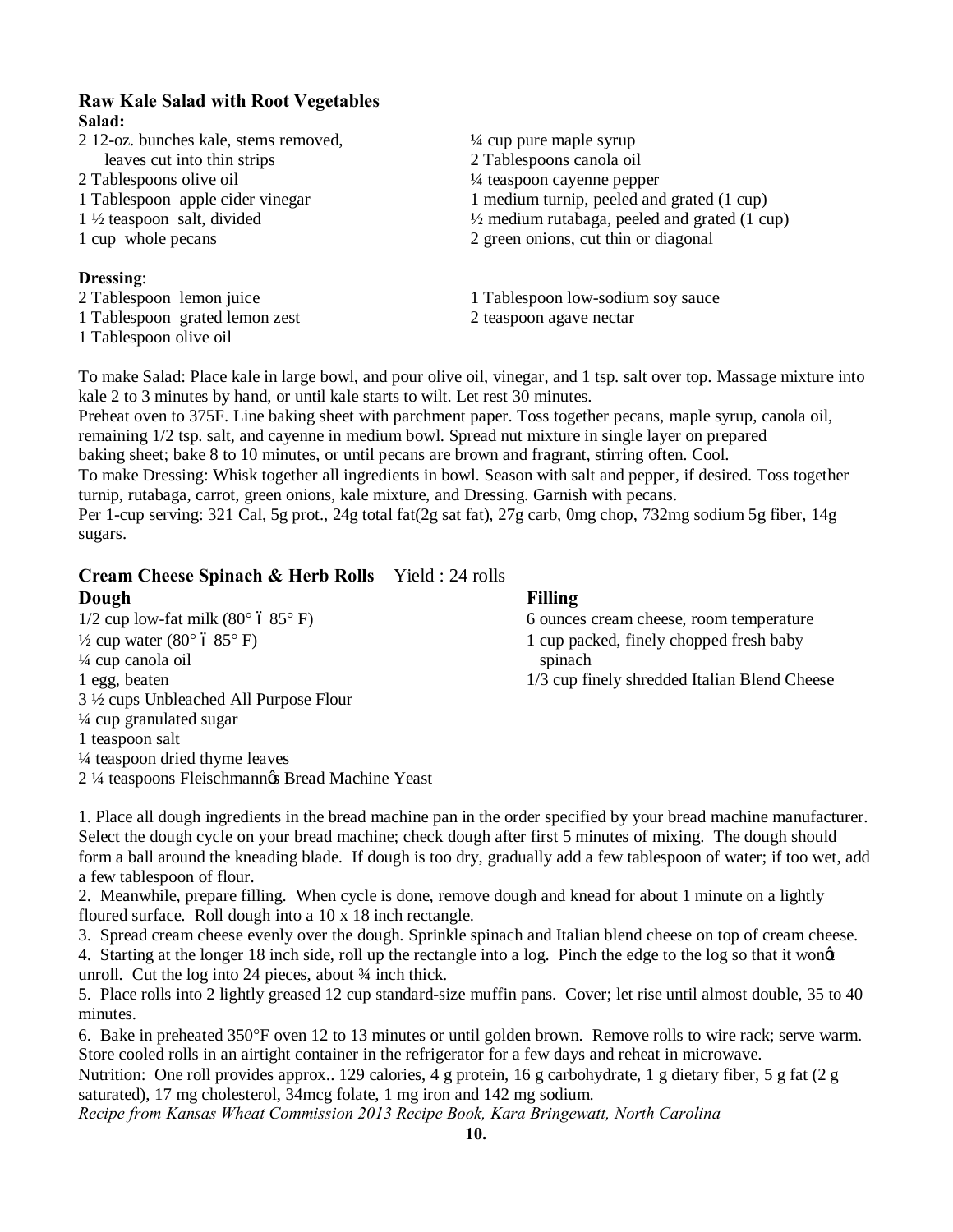#### **Corn Muffins**

1 cup yellow cornmeal  $\frac{1}{4}$  teaspoon salt 1 cup flour 2 large eggs 1 teaspoon baking powder <sup>1/4</sup> cup canola oil 1 teaspoon soda

 $1/3$  cup sugar  $1\frac{1}{4}$  cup nonfat vanilla yogurt\*

Mix eggs, yogurt, oil and sugar until combined well. Sift together cornmeal, flour baking powder, soda and salt and add to yogurt mixture and stir until combined. Bake in a well-greased (or use liners) 12 cup muffin pan (or large 6 cup) at 375 degrees for 15-20 minutes. Cool in pan for 3 minutes and then turn them out onto a rack. These freeze well. \* I use Dannon Light and Fit

#### **Whole-Wheat Irish Soda Bread Rolls**

- 1 cup plus 1 Tablespoon whole-wheat flour, plus more for dusting
- 1 cup plus 2 Tablespoons all-purpose flour
- $\frac{1}{2}$  teaspoon baking soda

½ teaspoon salt

 $\frac{1}{2}$  cup buttermilk

- ½ cup reduced-fat milk plus 1 Tablespoon, divided
- 2 teaspoons honey
- 2 teaspoons chopped fresh thyme
- 1 Tablespoon old-fashioned rolled oats

Preheat oven to 375F. Line a baking sheet with parchment paper or a nonstick baking mat.

Whisk whole-wheat flour, all-purpose flour, baking soda and salt in a large bowl. Whisk buttermilk,

1/2 cup milk, honey and thyme in a medium bowl. Add the wet ingredients to the dry ingredients and stir until the dough comes together.

Dust a clean work surface with whole-wheat flour. Turn the dough out and gently knead with barely damp hands just a few times until smooth.

Divide the dough into 6 equal pieces and shape each into a 2-to 2 1/2-inch round about 1 inch thick. Place on the prepared baking sheet about 1/2 inch apart.

Brush with the remaining 1 tablespoon milk and sprinkle with oats, pressing on them lightly to adhere. Bake the rolls until golden brown on the bottom and a skewer inserted in the center comes out clean, 20 to 25 minutes. Serve warm. Makes 6 rolls.

Calories 106, Fat 1g(satOg), Cholesterol 3mg, Carbs 20g. Total,Sugars 4g(added 2g), Protein 5g, Fiber 2g, Sodium 331mg, Potassium 143mg.